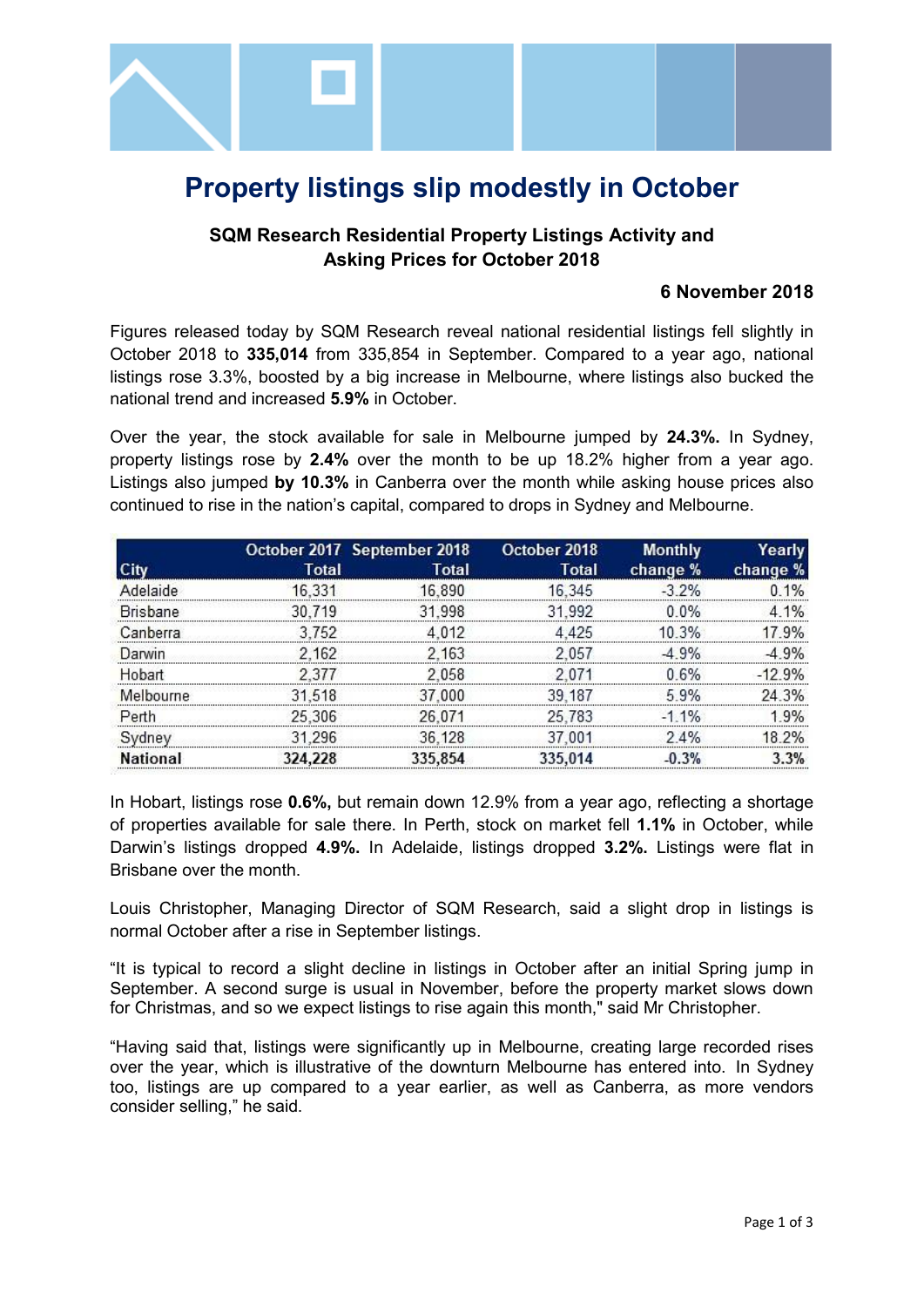

## **Asking Prices**

Capital city average asking prices were steady for houses at **\$939,200** while unit asking prices **fell 0.4%** to \$569,500 over the month to 6 November. Asking house prices in Sydney fell again, by **0.3%** to \$1.30 million, to be down **2.8%** from a year earlier. Unit prices too fell by **0.4%** to \$702,700, as the property market continues to correct in Australia's biggest city.

Melbourne asking house prices fell again to \$959,200, though unit prices were up **0.5%** to \$553,100. Canberra's asking house prices in contrast rose by **0.7%** over the month to 6 November to be up **12.7%** from a year ago, the greatest growth of any capital city.

| <b>SQM Research Weekly Asking Prices Index</b> |                   |                     |                             |                                 |                                |  |  |  |
|------------------------------------------------|-------------------|---------------------|-----------------------------|---------------------------------|--------------------------------|--|--|--|
| <b>Week ending</b><br>6 Nov 2018               |                   | <b>Asking Price</b> | Chg on<br>prev wk           | <b>Rolling month</b><br>$%$ chg | 12 mth<br>$%$ chg              |  |  |  |
| Canberra                                       | <b>All Houses</b> | 829.7               | $0.8 \triangle$             | $0.7\%$ $\triangle$             | 12.7% ▲                        |  |  |  |
|                                                | <b>All Units</b>  | 427.6               | $0.9 \triangle$             | $0.8\%$ $\triangle$             | $9.0\%$ $\triangle$            |  |  |  |
| Sydney                                         | <b>All Houses</b> | 1,304.2             | $-5.8$ $\blacktriangledown$ | $-0.3\%$ $\blacktriangledown$   | $-2.8\%$ $\blacktriangledown$  |  |  |  |
|                                                | <b>All Units</b>  | 702.7               | $-5.4 +$                    | $-0.4\%$ $\blacktriangledown$   | $-0.7%$ $\blacktriangledown$   |  |  |  |
| <b>Darwin</b>                                  | <b>All Houses</b> | 579.8               | $-0.8$ $\blacktriangledown$ | $-0.6\%$ $\blacktriangledown$   | $-4.5\%$ $\blacktriangledown$  |  |  |  |
|                                                | <b>All Units</b>  | 364.3               | $-5.0 \; \text{v}$          | $-1.9\%$ $\blacktriangledown$   | $-10.8\%$ $\blacktriangledown$ |  |  |  |
| <b>Brisbane</b>                                | <b>All Houses</b> | 618.2               | $2.3 \triangle$             | $0.7\%$ $\triangle$             | $0.2\%$ $\triangle$            |  |  |  |
|                                                | <b>All Units</b>  | 381.8               | $-0.4 \times$               | $0.3\%$ $\triangle$             | $0.3\%$ $\triangle$            |  |  |  |
| <b>Adelaide</b>                                | All Houses        | 512.8               | $1.4 \triangle$             | $0.9\%$ $\triangle$             | $-1.1%$ $\blacktriangledown$   |  |  |  |
|                                                | <b>All Units</b>  | 304.1               | $0.6 \triangle$             | $0.6\%$ $\triangle$             | 1.9% ▲                         |  |  |  |
| <b>Hobart</b>                                  | <b>All Houses</b> | 491.5               | $-3.8 \; \text{v}$          | $-0.2\%$ $\blacktriangledown$   | $3.7\%$ $\triangle$            |  |  |  |
|                                                | <b>All Units</b>  | 313.2               | $-3.3 \; \text{v}$          | $1.6\%$ $\triangle$             | $-7.4\%$ $\blacktriangledown$  |  |  |  |
| Melbourne                                      | <b>All Houses</b> | 959.2               | $1.3 \text{ A}$             | $-0.5%$ $\blacktriangledown$    | $-0.9\%$ $\blacktriangledown$  |  |  |  |
|                                                | <b>All Units</b>  | 553.1               | $-0.3 \; \text{v}$          | $0.5\%$ $\triangle$             | $6.7\%$ $\triangle$            |  |  |  |
| Perth                                          | All Houses        | 667.8               | $0.6 \triangle$             | $1.0\%$ $\triangle$             | $-0.4\%$ $\blacktriangledown$  |  |  |  |
|                                                | <b>All Units</b>  | 386.6               | $-0.2$ $\blacktriangledown$ | $-0.2\%$ $\blacktriangledown$   | $-2.5%$ $\blacktriangledown$   |  |  |  |
| <b>National</b>                                | <b>All Houses</b> | 576.9               | $3.2 \triangle$             | $0.3\%$ $\triangle$             | $1.3\%$ $\triangle$            |  |  |  |
|                                                | <b>All Units</b>  | 375.3               | $-0.9 +$                    | $1.2\%$ $\triangle$             | $0.7\%$ $\triangle$            |  |  |  |
| <b>Cap City Average</b>                        | <b>All Houses</b> | 939.2               | $-4.2 \times$               | $0.0\%$ $\triangle$             | $-1.8\%$ $\blacktriangledown$  |  |  |  |
|                                                | <b>All Units</b>  | 569.5               | $-5.3 \; \text{v}$          | $-0.4\%$ $\blacktriangledown$   | $0.6\%$ $\triangle$            |  |  |  |

Source[: www.sqmresearch.com.au](http://www.sqmresearch.com.au/)